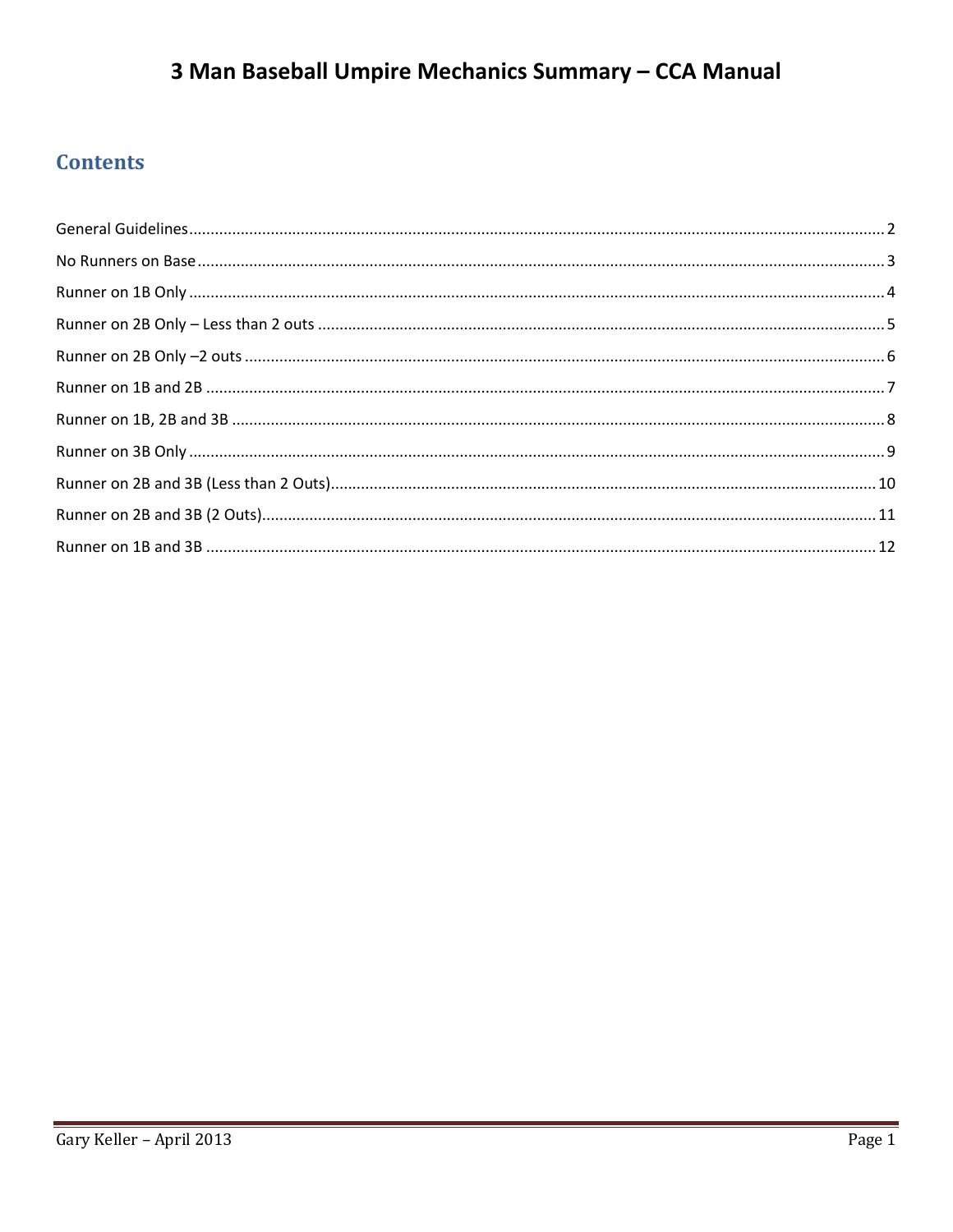## **3 Man Baseball Umpire Mechanics Summary – CCA Manual**

## <span id="page-1-0"></span>**General Guidelines**

- Umpires shall go out on fly balls and line drives to the outfield which has potential for trouble. Trouble is defined as
	- o Near fences, dead ball areas
	- o Fair/Foul decisions
	- o Diving plays/Catches below the waist
	- o Converging fielders
- HP, 1B, 2B, 3B Home Plate,  $1<sup>st</sup>$ ,  $2<sup>nd</sup>$  and  $3<sup>rd</sup>$  bases
- PU Plate Umpire,  $U1 1^{st}$  Base Umpire,  $U3 3^{rd}$  Base Umpire
- BR Batter Runner, R1 Runner at 1<sup>st</sup>base, R2 Runner at  $2^{nd}$  base, R3 Runner at 3<sup>rd</sup> base
- Umpire Positions (With 2 Outs U1 is Always in A)
	- $\circ$  A On 1<sup>st</sup> base line, behind F3
	- $\circ$  B Between 1B and 2B on grass line, square with 3B dugout
	- o C Between 2B and 3B on grass line, square with 1B dugout
	- $\circ$  C (Shallow) Between 2B and 3B in from grass line 10 20 feet, square with HP
	- $\circ$  D On 3<sup>rd</sup> base line, behind F5
- Rotations (Only when no umpire goes out and ball is batted through the infield):
	- o Regular Rotations
		- **Times** Triple or Home Run with no runners
		- Base Hit with R1 only
		- Sac Fly with R1, R2, less than 2 outs
	- o Reverse Rotations
		- **Base Hit with (R1, R2), (R1, R3), or (R1, R2, R3)**
		- Base Hit with (R2) or (R2, R3) and 2 outs
- HP at the point of the plate Position himself on the edge of the dirt circle directly behind the point of HP.
- Umpires going out on balls hit to the outfield should go out as far as possible, but must be stopped when making the call. Generally from A and D, go out straight down the foul line.
- The umpire in the infield may go out on trouble balls when responsible for the ball. Exception when line drives do not allow for time to go out.
- U3 always has force play slide rule at 2B on a double play.
- HP will take all fair/foul decisions up to the front of the base. Base umpires will have the remaining fair/foul decisions if they are on the wing (A/D). Otherwise the plate umpire will have the entire line in the absence of a base umpire on the line.
- Check swings HP will always go to the umpire on the batter's open side. U1 on Righty and U3 on Lefty.
- PU will take all live ball/dead ball responsibility when neither base umpire goes out. Exception: when a regular rotation takes place, U1 becomes responsible for live ball/dead ball (e.g. overthrows).
- When either umpire goes out on a batted ball, the crew will revert to a two man system. When U1 or U3 goes out they stay out. Exceptions are: R1 and R3, PU stays home, and no runners U1 goes out , PU has plays at 1b.
- Hand signals and verbal communications are a must.
- Credits: Randy Hoback "Northern League Mechanics Manual 3 Man System", numerous camp instructors and fellow umpires that have educated me along the way.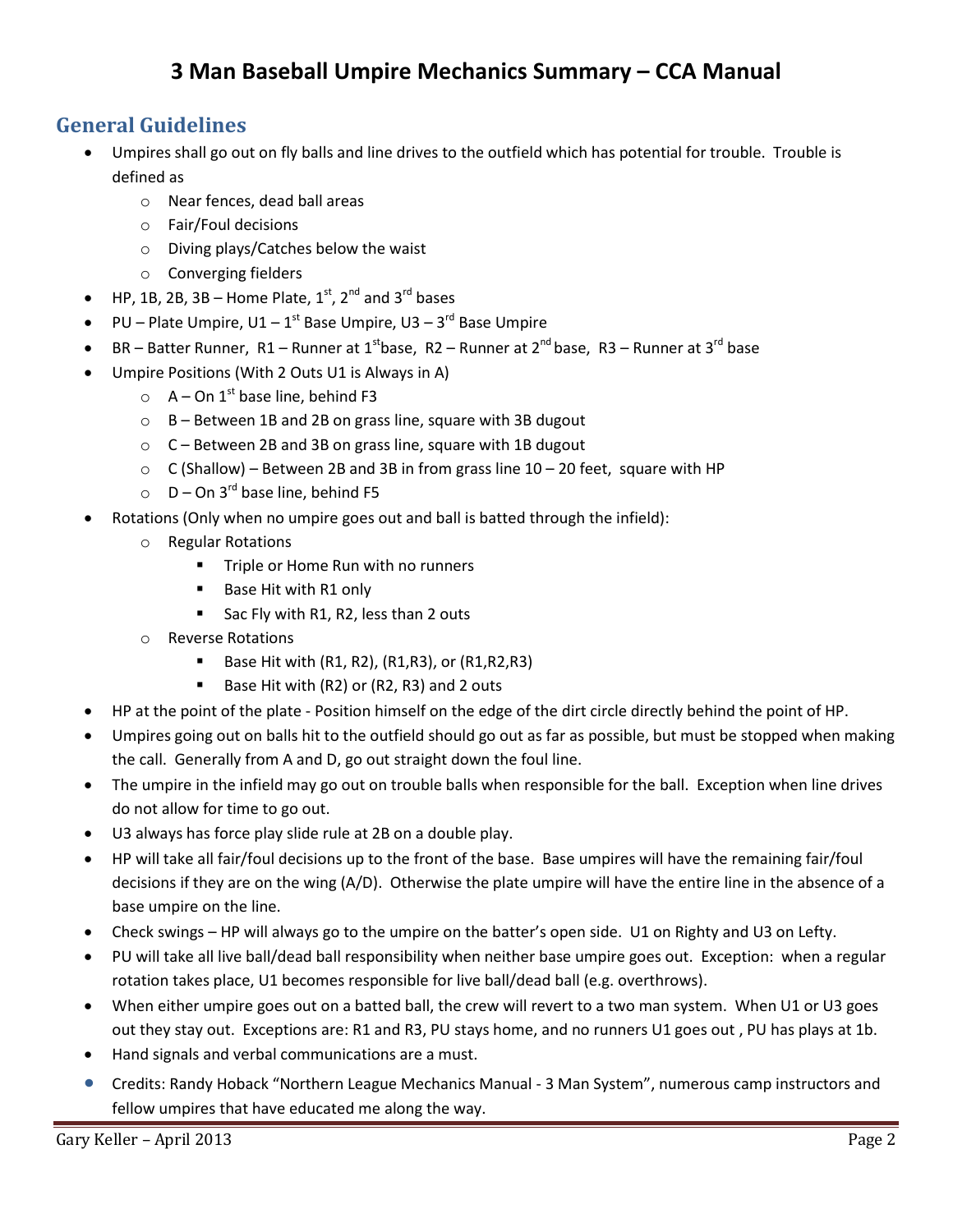## <span id="page-2-0"></span>**No Runners on Base**

## (**U1 in A, U3 in D)**

## **Outfield Responsibilities**

- PU has no responsibilities on fly balls to the outfield.
- U1 "Quarterback", PU and U3 read U1. U1 is responsible for fly balls/line drives hit directly at F8 straight in or straight back and all the way to the dead ball area beyond the right field foul line.
- U3 Read U1 on balls hit towards F8. U3 is responsible for any fly balls/line drives hit to the right of F8 and all the way to the dead ball area beyond the left field foul line.
- Base umpires that do not go out retain fly ball responsibility from their position.

### **No Umpire Goes Out**

- PU move slightly in the direction of the ball staying foul and in the dirt circle. If BR commits to 2B, PU will move into foul territory at 3B in preparation for a play.
- U1 Routine fly balls for which U1 is responsible, U1 may move in a direction back towards 1B in foul territory. U1 has responsibility for any play back into 1B on the BR. On an obvious extra base hit, U1 remains in the vicinity of 1B until BR commits to 3B, then releases to HP to rule on any play on the BR at HP.
- U3 Will come across the infield for possible plays on the BR at 2B.

### **U1 Goes Out**

- PU come up the 1B line in foul territory and is responsible for the BR touch of 1B and any play back into 1B. On an extra base hit, PU will release back to HP once BR has reached 2B.
- U3 Move into the infield and take any play on the BR at 2B and 3B.

### **U3 Goes Out**

- PU Revert to two man system. Remain at the point of the plate for plays at HP.
- U1 Come inside, pivot and take all plays on BR at 1B, 2B and 3B.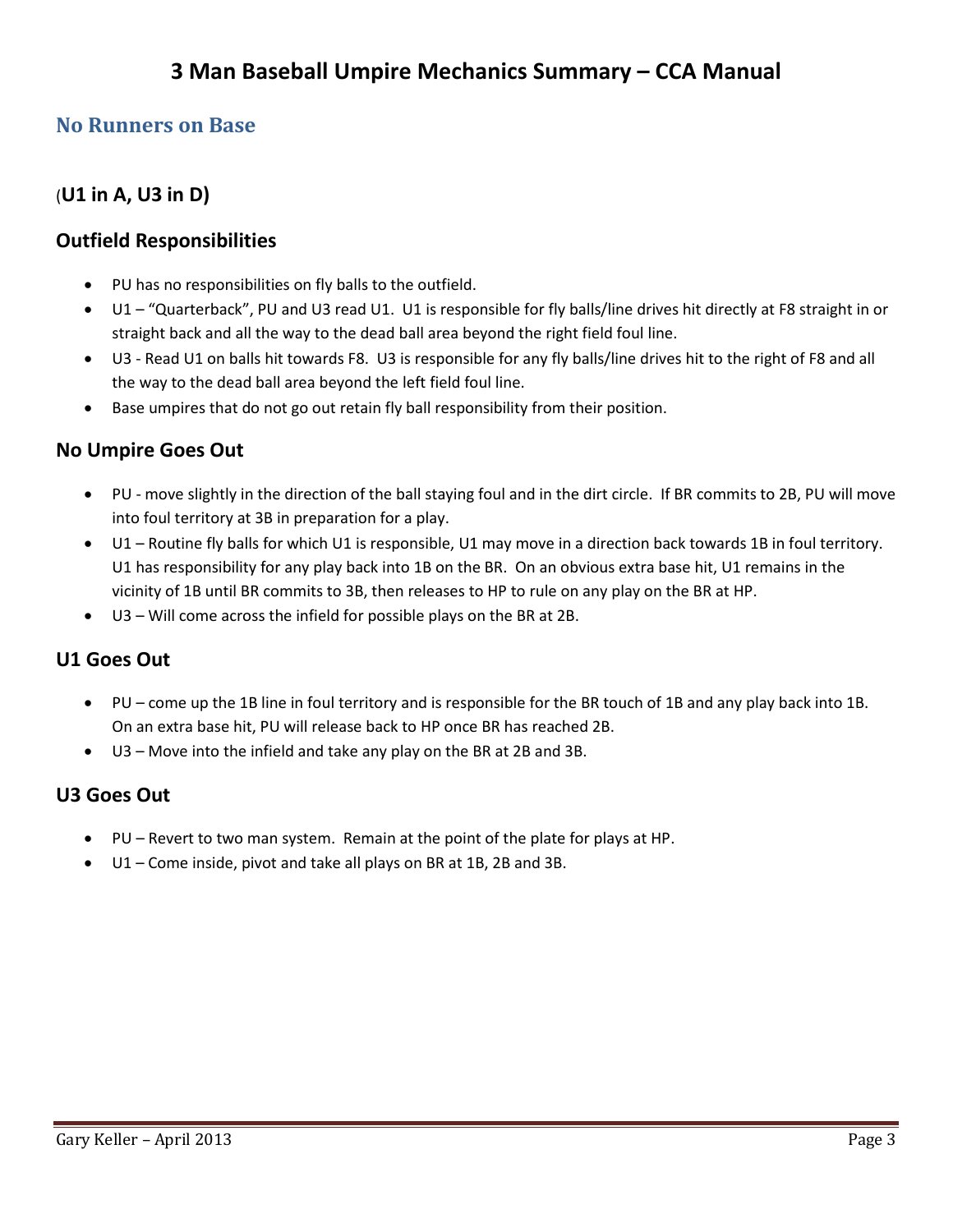## <span id="page-3-0"></span>**Runner on 1B Only**

## **U1 in A, U3 in B or C (C is mandatory if BR is a lefty)**

## **Outfield Responsibilities**

- PU Responsible for fly ball which causes F7 to go towards the left field foul line.
- U1 Responsible for all fly balls hit to F9 moving towards the foul line, for trouble balls hit to F9, trouble balls hit to F8 straight in and straight back and trouble balls hit to F8 moving towards F9.
- U3 Responsible for all routine catches in the "V" and any trouble balls hit to F7 straight in and straight back, trouble balls hit to F7 moving towards F8 and trouble balls hit to F8 moving towards F7.

## **No Umpire Goes Out**

- PU Rotate to 3B in foul territory ready for any play at 3B. PU will remain at 3B until all action has completed.
- U1 Fly balls for which U3 is responsible, U1 will move into foul territory for any play back into 1B on R1. On a base hit, move into foul territory and once R1 commits to 3B, U1 will rotate to HP. Has tag of R1 at 1B. Touch of 1B by BR.
- U3 Take all plays on R1 at 2B. Once R1 commits to 3B, U3 will slide over and pick up any play on BR at 1B and 2B. Has touch at 2B by R1 and BR.

## **U1 Goes Out**

• PU and U3 revert to the two man system.

### **U3 Goes Out**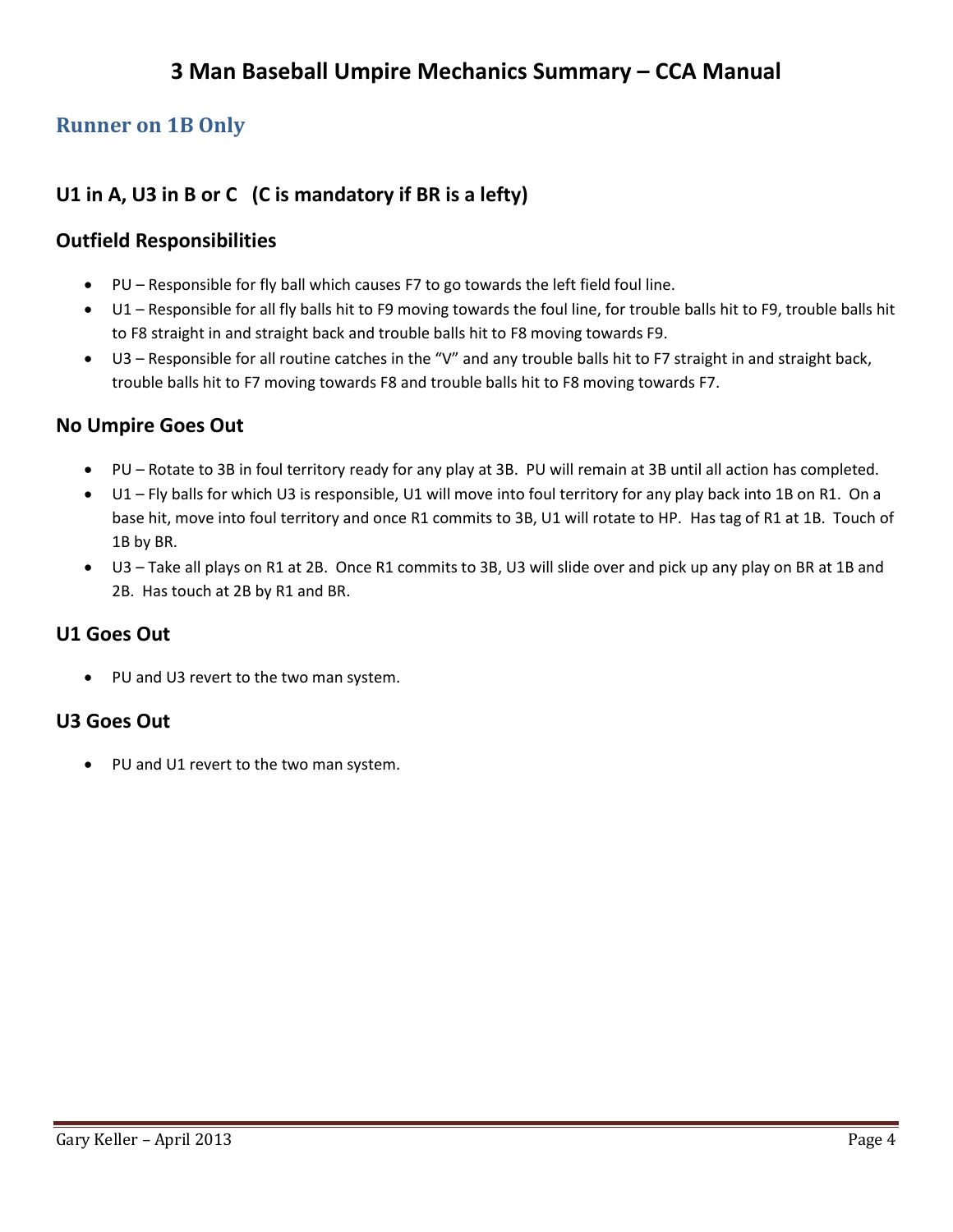## <span id="page-4-0"></span>**Runner on 2B Only – Less than 2 outs**

**(U1 in B, U3 in D)** 

## **Outfield Responsibilities**

- PU Responsible for fly ball which causes F9 to go towards the right field foul line.
- U1 Responsible for all routine catches in the "V" and any trouble balls hit to F9 straight in and straight back, trouble balls hit to F8 straight in and straight back, trouble balls hit to F9 moving towards F8 and trouble balls hit to F8 moving towards F9.
- U3 Responsible for all fly balls hit to F7 moving towards the foul line, for trouble balls hit to F7, trouble balls hit to F7 moving towards F8 and trouble balls hit to F8 moving towards F7.

#### **No Umpire Goes Out**

- PU If responsible for fly ball or fair/foul, PU will move out in the direction of the ball, gaining as much ground as possible, then returning to point of HP. If not responsible for the ball, PU remains at the point of HP. PU has all plays on all runners at HP. Has touches at 3B and HP.
- U1 Has plays back into 2B on R2, all plays on BR at 1B and 2B. Has touch at 1B and 2B by BR.
- U3 Has all plays at 3B. Has touch/tag at 2B by R2.

### **U1 Goes Out**

PU and U3 revert to the two man system.

#### **U3 Goes Out**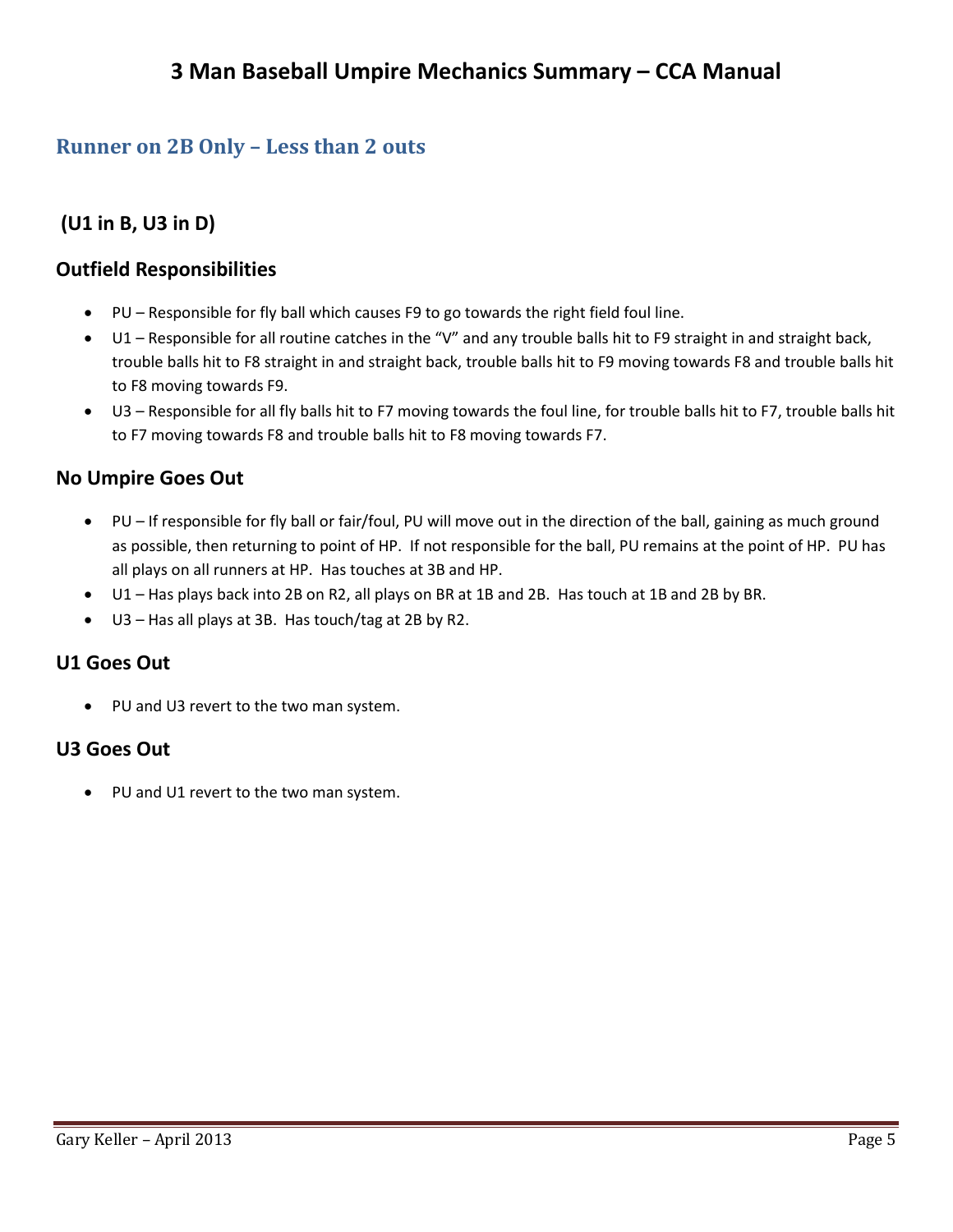## <span id="page-5-0"></span>**Runner on 2B Only –2 outs**

## **(U1 in A, U3 in C)**

### **Outfield Responsibilities**

- PU Responsible for fly ball which causes F7 to go towards the left field foul line.
- U1 Responsible for all fly balls hit to F9 moving towards the foul line, for trouble balls hit to F9, trouble balls hit to F8 straight in and straight back and trouble balls hit to F8 moving towards F9.
- U3 Responsible for all routine catches in the "V" and any trouble balls hit to F7 straight in and straight back, trouble balls hit to F7 moving towards F8 and trouble balls hit to F8 moving towards F7.

### **No Umpire Goes Out**

- PU If responsible for fly ball or fair/foul, PU will move out in the direction of the ball, gaining as much ground as possible, then returning to HP. If not responsible for the ball, PU remains at the point of HP. PU has all plays on all runners at HP. Has touches at 3B and HP.
- U1 –All plays on BR at 1B and 2B. Has touch at 1B by BR and touch of 2B by BR.
- U3 Has all plays on R2 at 2B and all plays at 3B.

### **U1 Goes Out**

• PU and U3 revert to the two man system.

### **U3 Goes Out**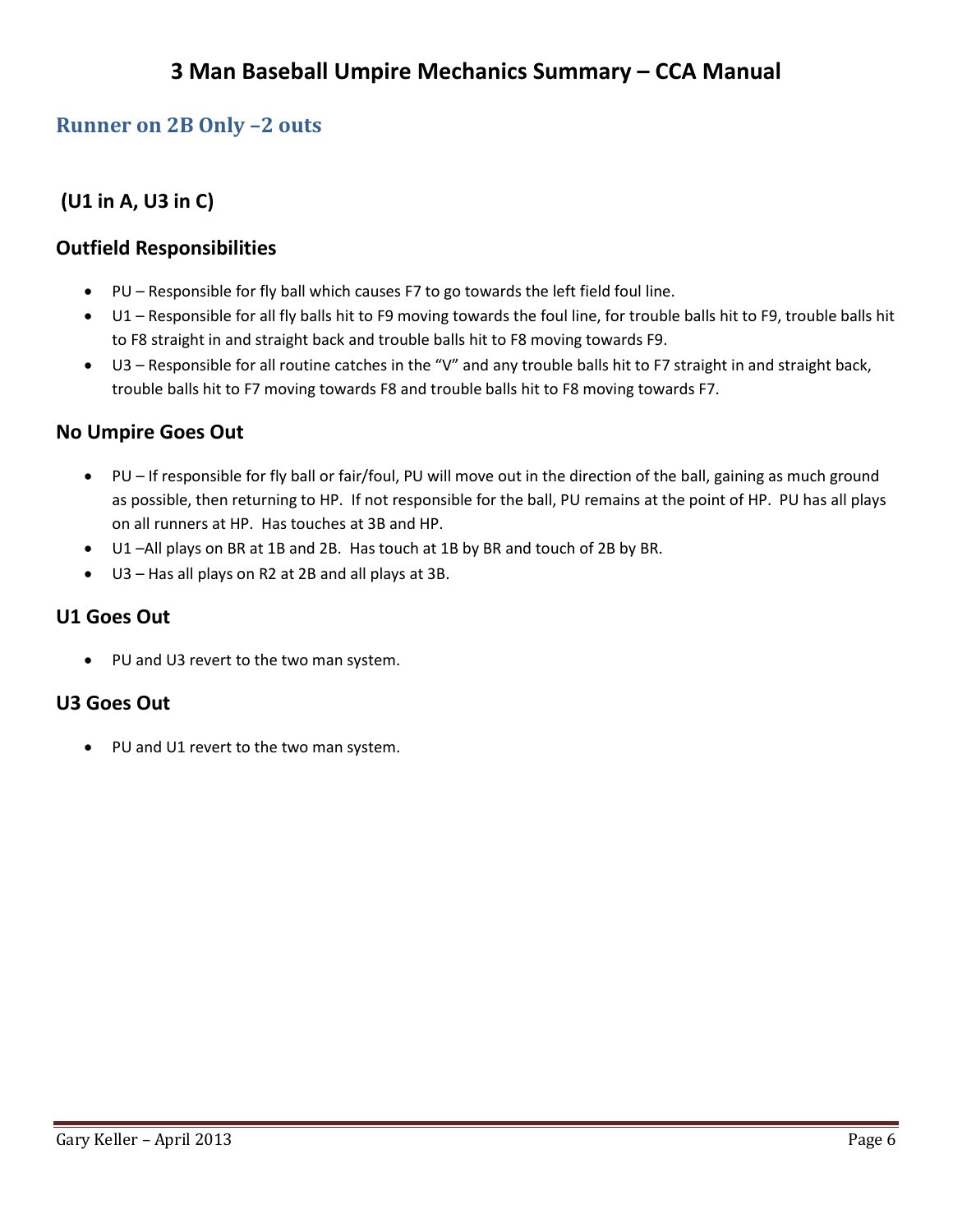## <span id="page-6-0"></span>**Runner on 1B and 2B**

## **(U1 in A, U3 in C)**

#### **Outfield Responsibilities**

- PU Responsible for fly ball which causes F7 to go towards the left field foul line.
- U1 Responsible for all fly balls hit to F9 moving towards the foul line, for trouble balls hit to F9, trouble balls hit to F8 straight in and straight back and trouble balls hit to F8 moving towards F9.
- U3 Responsible for all routine catches in the "V" and any trouble balls hit to F7 straight in and straight back, trouble balls hit to F7 moving towards F8 and trouble balls hit to F8 moving towards F7.

#### **No Umpire Goes Out – Base Hit**

- PU If responsible for fly ball or fair/foul, PU will move out in the direction of the ball, gaining as much ground as possible, then returning to HP. If not responsible for the ball, PU remains at the point of HP. PU has all plays on all runners at HP. Has touches at 3B and HP.
- U1 –All plays on BR at 1B and 2B and plays on R1 back into 1B. Has tag/touch at 1B.
- U3 Has all plays on R2 back into 2B, R1 at 2B and all plays at 3B. Has tag/touch at 2B of R2 and R1.

## **No Umpire Goes Out – Catchable Fly Ball (Less than 2 outs)**

- PU If responsible for fly ball or fair/foul, PU will move out in the direction of the ball, rule on catch/fair-foul, then rotates to 3B in foul territory for play of R2 to 3B. Has touch at 3B.
- U1 Has tag up at 1B, then rotates to HP when R2 commits to 3B. Has touch at HP.
- U3 Has tag up at 2B, when R2 commits to 3B, U3 picks up R1 and has all plays on R1 at 1B and 2B. Has touch at 2B by R1.

### **U1 Goes Out**

PU moves to point of plate and U3 has all runners at 1B, 2B and 3B.

#### **U3 Goes Out**

PU moves to point of plate and U1 has all runners at 1B, 2B and 3B.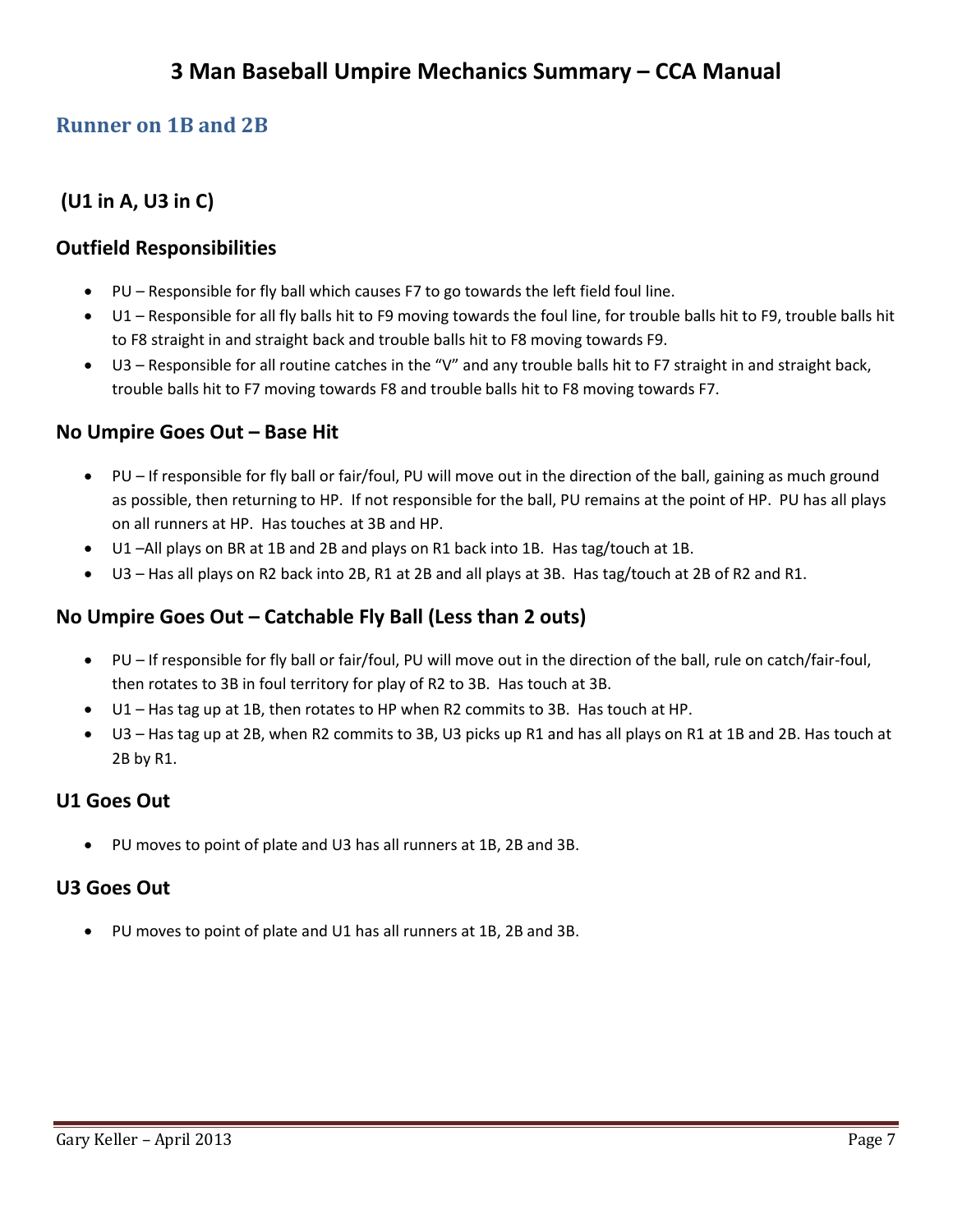## <span id="page-7-0"></span>**Runner on 1B, 2B and 3B**

## **(U1 in A, U3 in C)**

### **Outfield Responsibilities**

- PU Responsible for fly ball which causes F7 to go towards the left field foul line.
- U1 Responsible for all fly balls hit to F9 moving towards the foul line, for trouble balls hit to F9, trouble balls hit to F8 straight in and straight back and trouble balls hit to F8 moving towards F9.
- U3 Responsible for all routine catches in the "V" and any trouble balls hit to F7 straight in and straight back, trouble balls hit to F7 moving towards F8 and trouble balls hit to F8 moving towards F7.

#### **No Umpire Goes Out – Base Hit**

- PU If responsible for fly ball or fair/foul, PU will move out in the direction of the ball, gaining as much ground as possible, then returning to point of HP. If not responsible for the ball, PU moves to the point of HP. PU has all plays on all runners at HP. Has touch at 3B and HP.
- U1 –All plays at 1B and plays on BR into 2B. Has touch at 1B and 2B by BR.
- U3 Has all plays on R1 and R2 at 2B and all plays at 3B. Has touch at 2B by R1.

## **No Umpire Goes Out – Catchable Fly Ball (Less than 2 outs)**

- PU If responsible for fly ball or fair/foul, PU will move out in the direction of the ball, gaining as much ground as possible, then returning to point of HP. If not responsible for the ball, PU moves to the point of HP. PU has all plays on all runners at HP. Has tag/touch at 3B and touch at HP.
- U1 –All plays at 1B and plays on R1 into 2B. Has tag/touch at 1B.
- U3 Has plays on R2 at 2B and all plays at 3B. Has tag/touch at 2B.

### **U1 Goes Out**

PU and U3 revert to the two man system.

### **U3 Goes Out**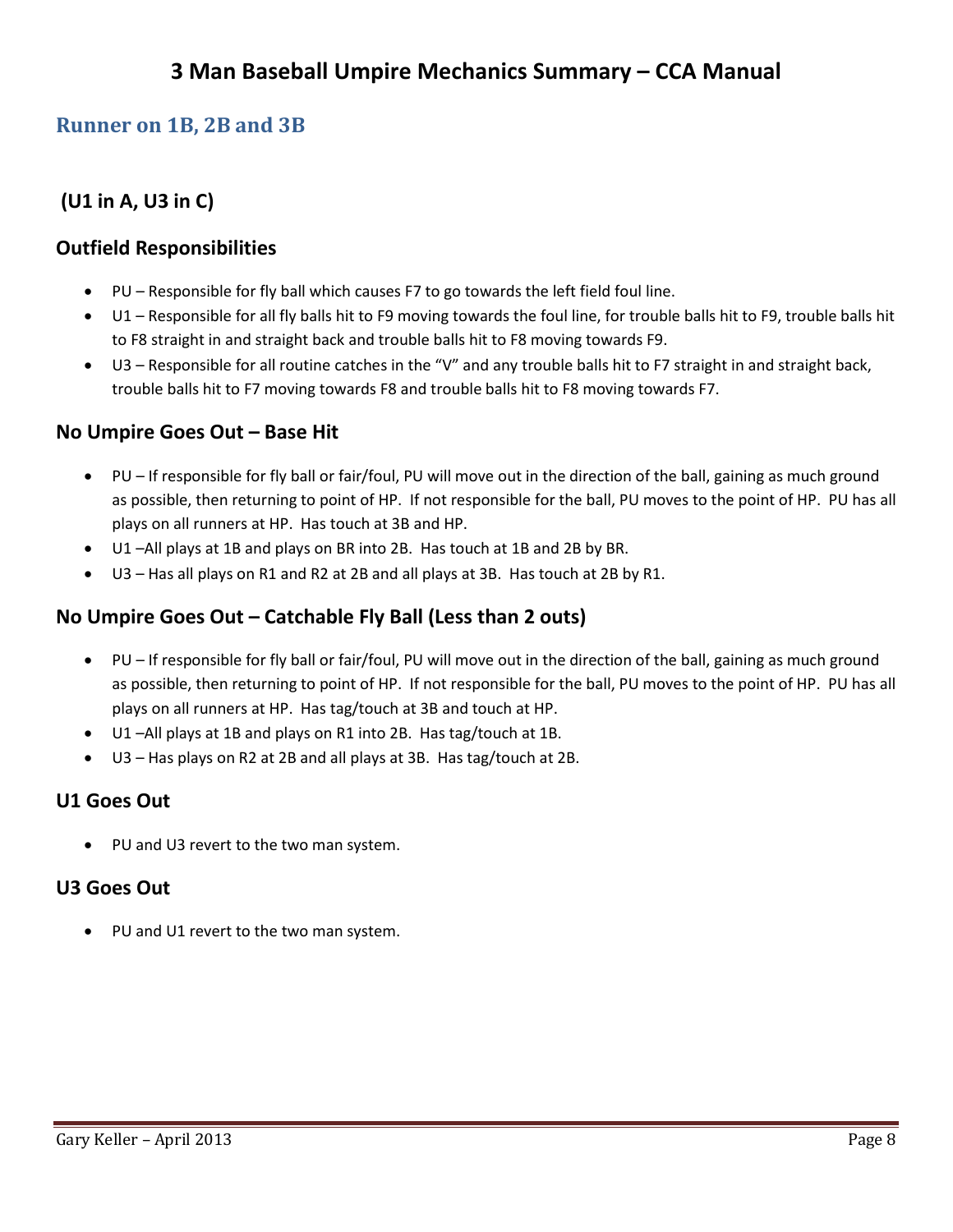## **3 Man Baseball Umpire Mechanics Summary – CCA Manual**

## <span id="page-8-0"></span>**Runner on 3B Only**

## (**U1 in A, U3 in D)**

### **Outfield Responsibilities**

- PU has no responsibilities on fly balls to the outfield.
- U1 Responsible for fly balls/line drives hit directly at F8 straight in or straight back and all the way to the dead ball area beyond the right field foul line.
- U3 Read U1 on balls hit towards F8. Responsible for any fly balls/line drives hit to the right of F8 and all the way to the dead ball area beyond the left field foul line.
- Base umpires that do not go out retain fly ball responsibility from their position.

#### **No Umpire Goes Out**

- PU –Moves to the point of HP. Has all plays at HP. Has tag/touch at 3B and HP.
- U1 –All plays at 1B. Has touch at 1B.
- U3 Has all plays on R3 back into 3B and all plays at 2B and 3B. Has touch at 2B.

#### **U1 Goes Out**

- PU Moves to the point of HP. Has all plays on all runners at HP.
- U3 Must "crash" to 1B for any plays at 1B, then has all plays on BR at 2B and 3B.

#### **U3 Goes Out**

- PU Moves to the point of HP. Has all plays on all runners at HP.
- U1 Must "crash" to 3B for any plays back into 3B, then has all plays on BR at 1B, 2B and 3B.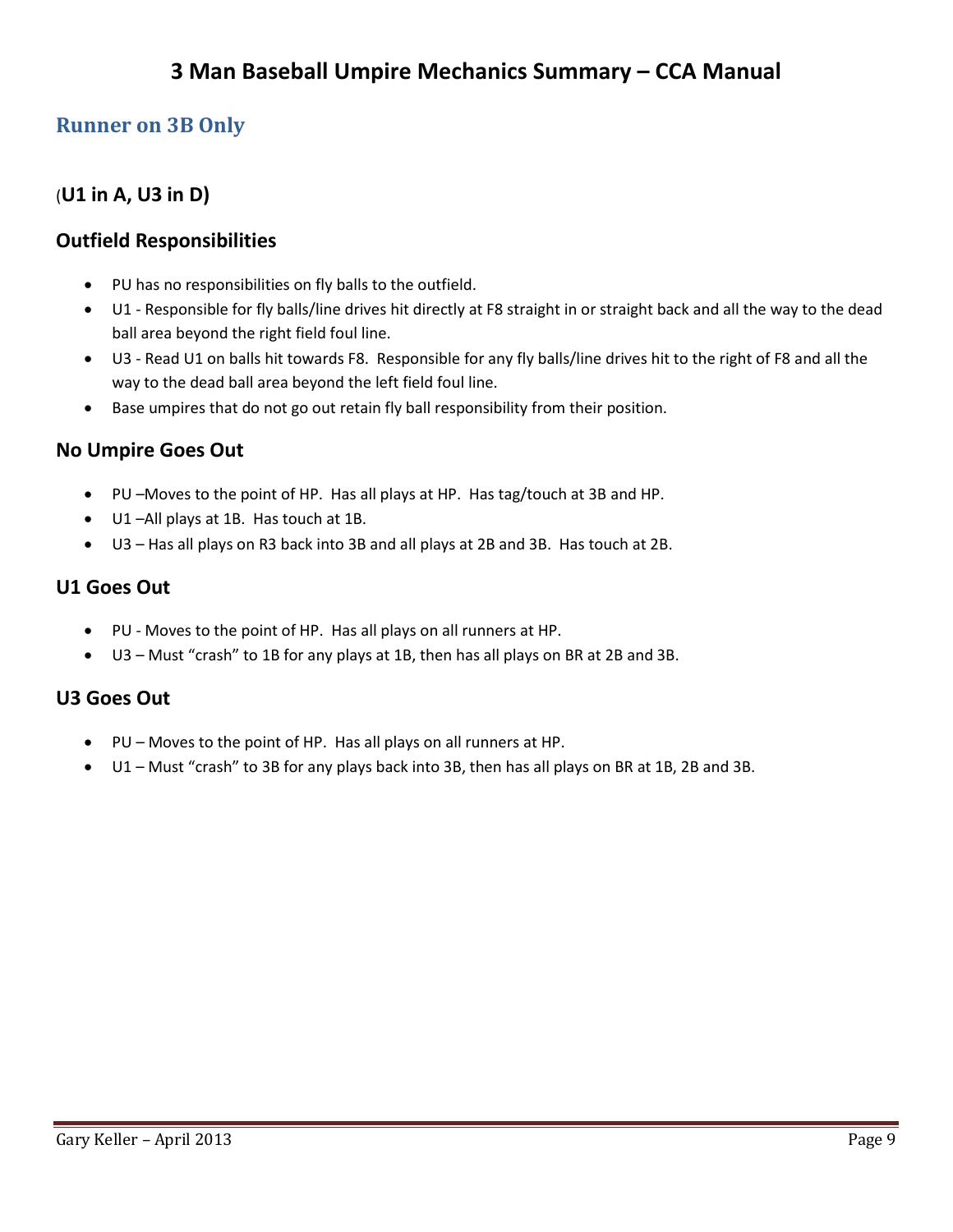## <span id="page-9-0"></span>**Runner on 2B and 3B (Less than 2 Outs)**

**(U1 in B, U3 in D)** 

## **Outfield Responsibilities**

- PU Responsible for fly ball which causes F9 to go towards the right field foul line.
- U1 Responsible for all routine catches in the "V" and any trouble balls hit to F9 straight in and straight back, trouble balls hit to F8 straight in and straight back, trouble balls hit to F9 moving towards F8 and trouble balls hit to F8 moving towards F9.
- U3 Responsible for all fly balls hit to F7 moving towards the foul line, for trouble balls hit to F7, trouble balls hit to F7 moving towards F8 and trouble balls hit to F8 moving towards F7.

### **No Umpire Goes Out**

- PU If responsible for fly ball or fair/foul, PU will move out in the direction of the ball, gaining as much ground as possible, then returning to point of HP. If not responsible for the ball, PU moves to the point of HP. Has all plays on all runners at HP. Has tag/touch at 3B and HP.
- U1 –All plays on BR at 1B and 2B and plays on R2 back into 2B. Has touch by BR at 1B and 2B.
- U3 Has all plays at 3B. Has tag at 2B by R2.

### **U1 Goes Out**

• PU and U3 revert to the two man system.

### **U3 Goes Out**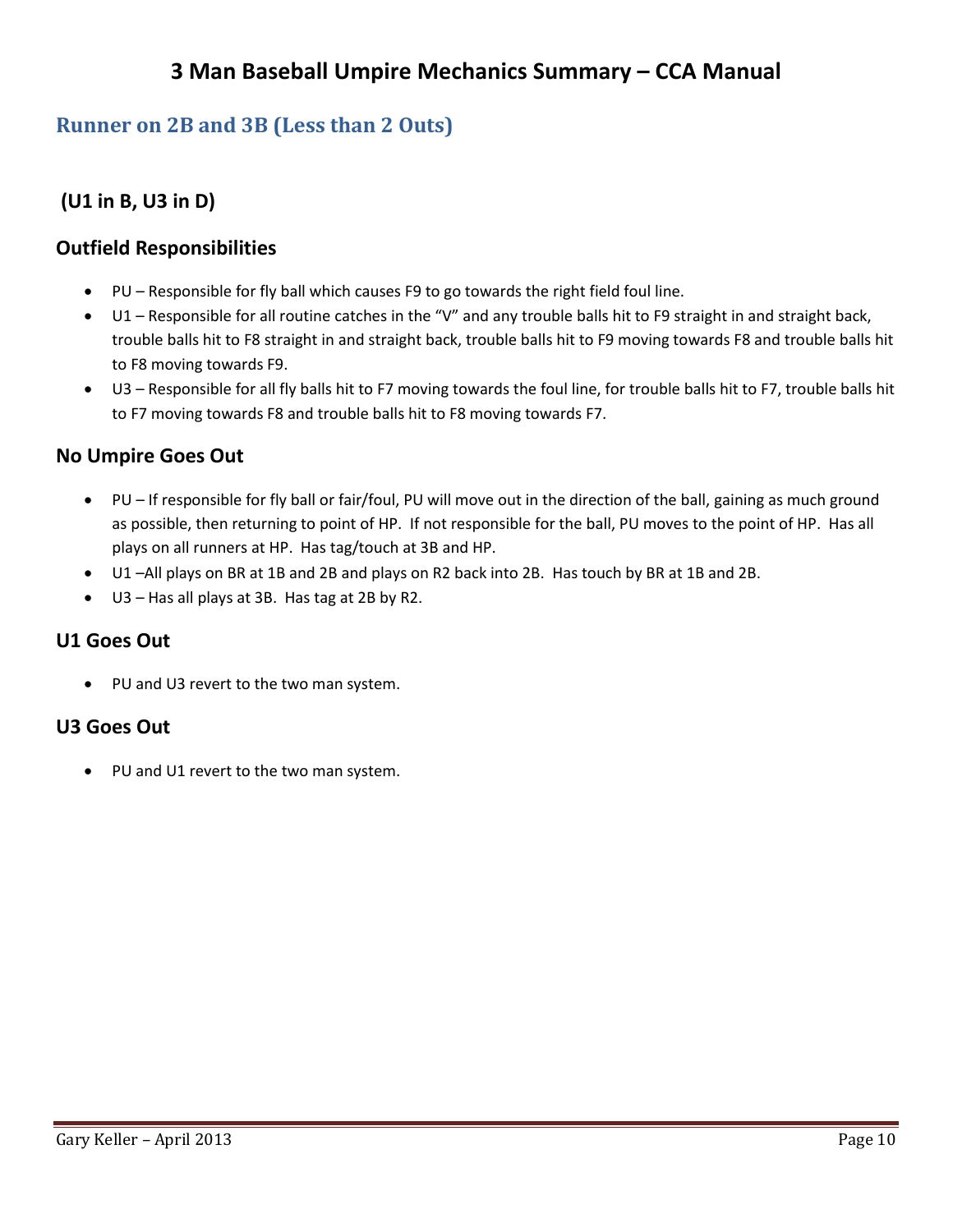## <span id="page-10-0"></span>**Runner on 2B and 3B (2 Outs)**

## **(U1 in A, U3 in C)**

### **Outfield Responsibilities**

- PU Responsible for fly ball which causes F7 to go towards the left field foul line.
- U1 Responsible for all fly balls hit to F9 moving towards the foul line, for trouble balls hit to F9, trouble balls hit to F8 straight in and straight back and trouble balls hit to F8 moving towards F9.
- U3 Responsible for all routine catches in the "V" and any trouble balls hit to F7 straight in and straight back, trouble balls hit to F7 moving towards F8 and trouble balls hit to F8 moving towards F7.

### **No Umpire Goes Out**

- PU If responsible for fly ball or fair/foul, PU will move out in the direction of the ball, gaining as much ground as possible, then returning to the point of HP. If not responsible for the ball, PU moves to the point of HP. Has all plays on all runners at HP. Has touch at 3B and HP.
- U1 –All plays on BR at 1B and 2B. Has touch by BR at 1B and 2B.
- U3 Has all plays at 3B and R2 back into 2B.

### **U1 Goes Out**

• PU and U3 revert to the two man system.

### **U3 Goes Out**